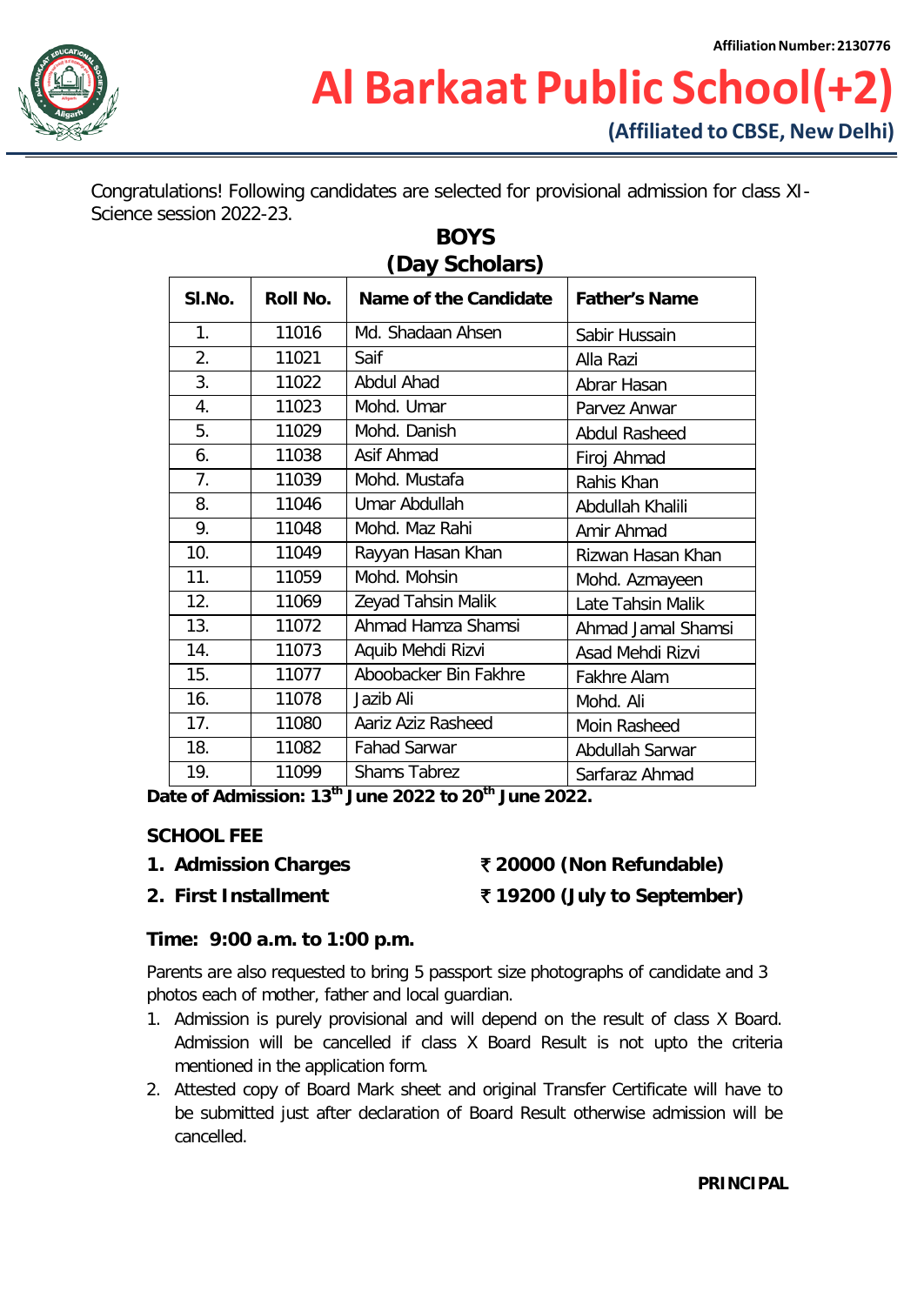

## **Al Barkaat Public School(+2) (Affiliated to CBSE, New Delhi)**

Congratulations! Following candidates are selected for provisional admission for class XI-Commerce session 2022-23.

| SI.No. | Roll No. | Name of the Candidate  | <b>Father's Name</b> |
|--------|----------|------------------------|----------------------|
| 1.     | 12003    | Syed Tehmeed Ali       | Syed Arif Ali        |
| 2.     | 12010    | Rehan Javed            | Javed Ali            |
| 3.     | 12015    | Mohd. Adil             | Afzal Farhat         |
| 4.     | 12027    | Amir Hamza Khan        | Zulfiqar Ali         |
| 5.     | 12039    | Abdur Rahim Khan       | Rehan Ahmad Khan     |
| 6.     | 12040    | Shahe Umam             | Irfan Ahmad          |
| 7.     | 11096    | Daiam Ali Khan         | Sabih Uddin Khan     |
| 8.     | 11018    | Sameer Abbash          | Sajid Khan           |
| 9.     | 11067    | Mustafa Ahmad Sherwani | Mashkoor Khan        |

### **BOYS (Day Scholars)**

**Date of Admission: 13th June 2022 to 20th June 2022.**

#### **SCHOOL FEE**

- **1. Admission Charges** ` **20000 (Non Refundable)**
	-

**2. First Installment** ` **17500 (July to September)**

#### **Time: 9:00 a.m. to 1:00 p.m.**

Parents are also requested to bring 5 passport size photographs of candidate and 3 photos each of mother, father and local guardian.

- 1. Admission is purely provisional and will depend on the result of class X Board. Admission will be cancelled if class X Board Result is not upto the criteria mentioned in the application form.
- 2. Attested copy of Board Mark sheet and original Transfer Certificate will have to be submitted just after declaration of Board Result otherwise admission will be cancelled.